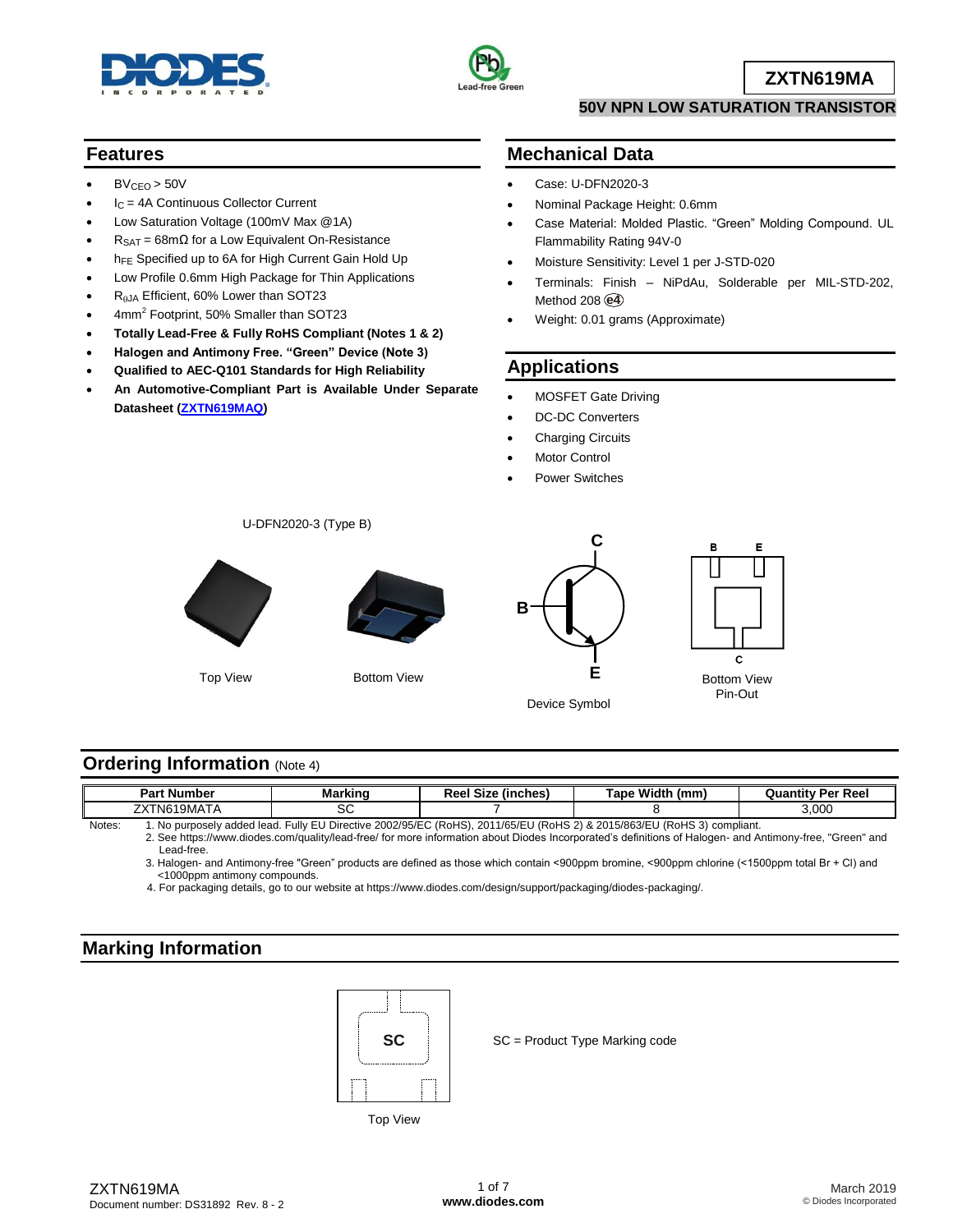

## **Absolute Maximum Ratings** (@T<sub>A</sub> = +25°C, unless otherwise specified.)

| <b>Parameter</b>             |          | Symbol                  | Limit | Unit |  |
|------------------------------|----------|-------------------------|-------|------|--|
| Collector-Base Voltage       |          | <b>V</b> <sub>CВО</sub> | 100   |      |  |
| Collector-Emitter Voltage    |          | <b>V<sub>CEO</sub></b>  | 50    |      |  |
| Emitter-Base Voltage         |          | <b>VEBO</b>             |       |      |  |
| Peak Pulse Current           |          | <b>ICM</b>              |       |      |  |
| Continuous Collector Current | (Note 5) |                         |       |      |  |
|                              | (Note 6) | Ιc                      | 4.3   |      |  |
| <b>Base Current</b>          |          | IŖ                      |       |      |  |

# **Thermal Characteristics** (@T<sup>A</sup> = +25°C, unless otherwise specified.)

| <b>Characteristic</b>                   | <b>Symbol</b>        | Value           | Unit         |       |  |
|-----------------------------------------|----------------------|-----------------|--------------|-------|--|
| <b>Power Dissipation</b>                | (Note 5)             |                 | 1.5<br>12    |       |  |
| <b>Linear Derating Factor</b>           | (Note 6)             | $P_D$           | 2.45<br>19.6 | mW/°C |  |
| Thermal Resistance, Junction to Ambient | (Note 5)             | 83              |              |       |  |
|                                         | (Note 6)             | $R_{\theta}$ JA | 51           | °C∕W  |  |
| Thermal Resistance, Junction to Lead    | (Note 7)             | $R_{AJL}$       | 16.8         |       |  |
| Operating and Storage Temperature Range | TJ. T <sub>STG</sub> | $-55$ to $+150$ | ∘∩           |       |  |

### **ESD Ratings** (Note 8)

| Characteristic                             | Svmbol         | Value | Unit | <b>JEDEC Class</b> |
|--------------------------------------------|----------------|-------|------|--------------------|
| Electrostatic Discharge - Human Body Model | <b>ESD HBM</b> | 4.000 |      | 3A                 |
| Electrostatic Discharge - Machine Model    | ESD MM         | 400   |      |                    |

Notes: 5. For a device mounted with the exposed collector pad on 31mm x 31mm (10cm<sup>2</sup>) 1oz copper that is on a single sided 1.6mm FR-4 PCB; device is measured under still air conditions whilst operating in a steady-state. The entire exposed collector pad is attached to the heatsink.

6. Same as Note 5, except the device is measured at  $t \leq 5s$ .

7. Thermal resistance from junction to solder-point (on the exposed collector pad).

8. Refer to JEDEC specification JESD22-A114 and JESD22-A115.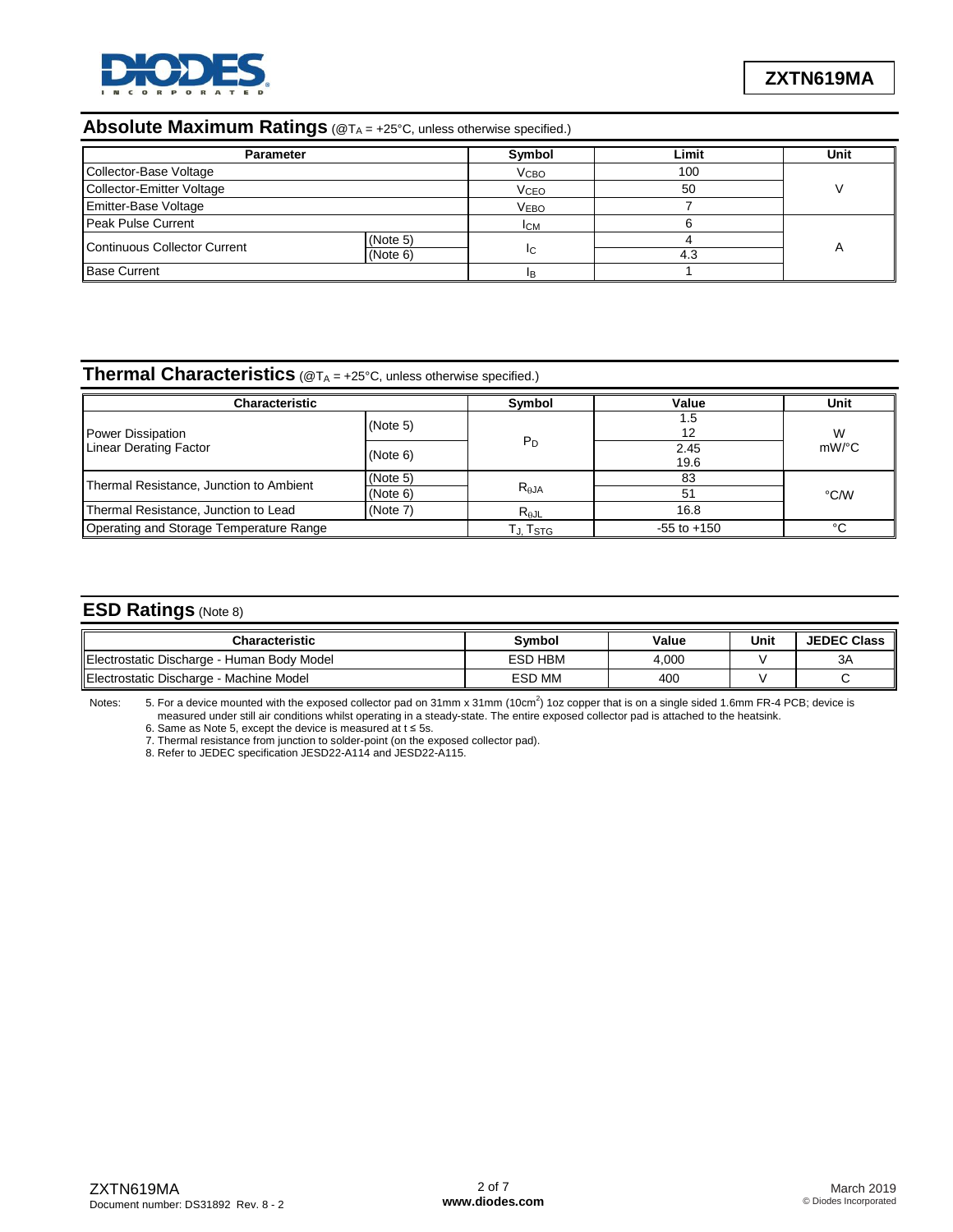

# **Thermal Characteristics and Derating Information**

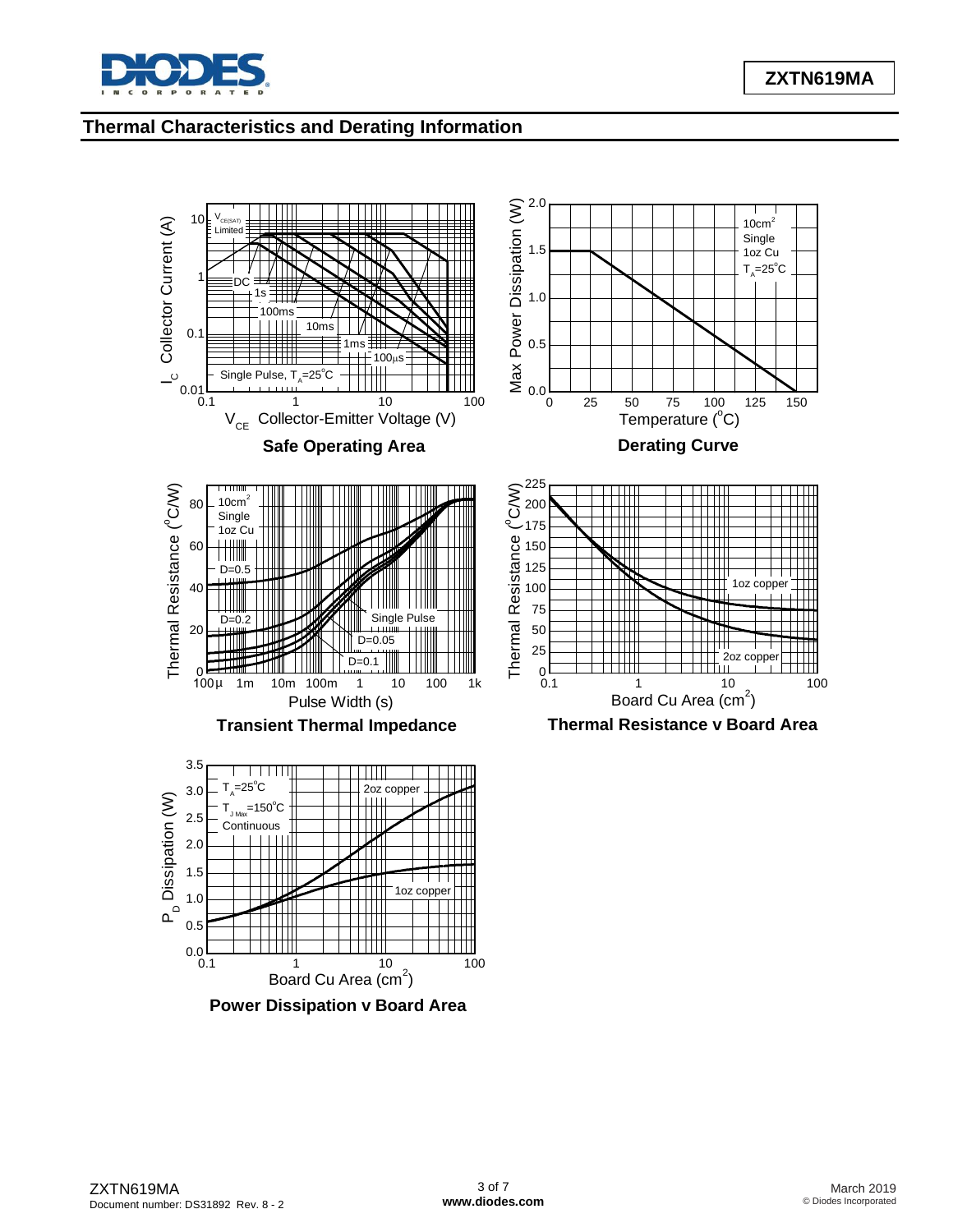

# **Electrical Characteristics** (@T<sub>A</sub> = +25°C, unless otherwise specified.)

| <b>Characteristic</b>                          | Symbol                  | Min                      | Typ                                  | Max                                   | Unit       | <b>Test Condition</b>                                                                                                                                                          |
|------------------------------------------------|-------------------------|--------------------------|--------------------------------------|---------------------------------------|------------|--------------------------------------------------------------------------------------------------------------------------------------------------------------------------------|
| Collector-Base Breakdown Voltage               | <b>BV<sub>CBO</sub></b> | 100                      | 190                                  |                                       | V          | $IC = 100µA$                                                                                                                                                                   |
| Collector-Emitter Breakdown Voltage (Note 9)   | <b>BV<sub>CEO</sub></b> | 50                       | 65                                   |                                       | $\vee$     | $lc = 10mA$                                                                                                                                                                    |
| Emitter-Base Breakdown Voltage                 | BV <sub>EBO</sub>       | $\overline{7}$           | 8.2                                  |                                       | V          | $I_E = 100 \mu A$                                                                                                                                                              |
| Collector Cutoff Current                       | Ісво                    | —                        |                                      | 100                                   | nA         | $VCB = 80V$                                                                                                                                                                    |
| <b>Emitter Cutoff Current</b>                  | <b>IEBO</b>             | —                        |                                      | 20                                    | nA         | $V_{EB} = 6V$                                                                                                                                                                  |
| Collector Emitter Cutoff Current               | $_{\text{lcss}}$        | —                        | $\overline{\phantom{0}}$             | 100                                   | nA         | $V_{CES} = 40V$                                                                                                                                                                |
| Static Forward Current Transfer Ratio (Note 9) | $h_{FE}$                | 200<br>300<br>200<br>100 | 400<br>450<br>400<br>225<br>40       |                                       |            | $I_C = 10mA$ , $V_{CE} = 2V$<br>$I_{C} = 200 \text{mA}$ , $V_{CE} = 2V$<br>$IC = 1A$ , $VCE = 2V$<br>$I_C = 2A$ , $V_{CE} = 2V$<br>$I_C = 6A$ , $V_{CE} = 2V$                  |
| Collector-Emitter Saturation Voltage (Note 9)  | VCE(SAT)                |                          | 10<br>70<br>145<br>150<br>225<br>270 | 20<br>100<br>200<br>220<br>300<br>320 | mV         | $I_C = 0.1A$ , $I_B = 10mA$<br>$I_C = 1A$ , $I_B = 50mA$<br>$I_C = 1A$ , $I_B = 10mA$<br>$I_C = 2A$ , $I_B = 50mA$<br>$I_C = 3A$ , $I_B = 100mA$<br>$I_C = 4A$ , $I_B = 200mA$ |
| Base-Emitter Turn-On Voltage (Note 9)          | $V_{BE(ON)}$            | —                        | 0.94                                 | 1.00                                  | V          | $I_C = 4A$ , $V_{CE} = 2V$                                                                                                                                                     |
| Base-Emitter Saturation Voltage (Note 9)       | VBE(SAT)                | —                        | 1.00                                 | 1.07                                  | $\vee$     | $I_C = 4A$ , $I_B = 200mA$                                                                                                                                                     |
| <b>Output Capacitance</b>                      | C <sub>OBO</sub>        | —                        | 12                                   | 20                                    | pF         | $V_{CB} = 10V$ , f = 1MHz                                                                                                                                                      |
| <b>Transition Frequency</b>                    | $f_T$                   | 100                      | 165                                  |                                       | <b>MHz</b> | $V_{CE} = 10V$ , $I_C = 50mA$ ,<br>$f = 100 MHz$                                                                                                                               |
| Turn-On Time                                   | ton                     |                          | 170                                  |                                       | ns         | $V_{CC}$ = 10V, $I_C$ = 1A                                                                                                                                                     |
| <b>Turn-Off Time</b>                           | $t_{\text{OFF}}$        |                          | 750                                  |                                       | ns         | $I_{B1} = -I_{B2} = 10mA$                                                                                                                                                      |

Note: 9. Measured under pulsed conditions. Pulse width ≤ 300µs. Duty cycle ≤ 2%.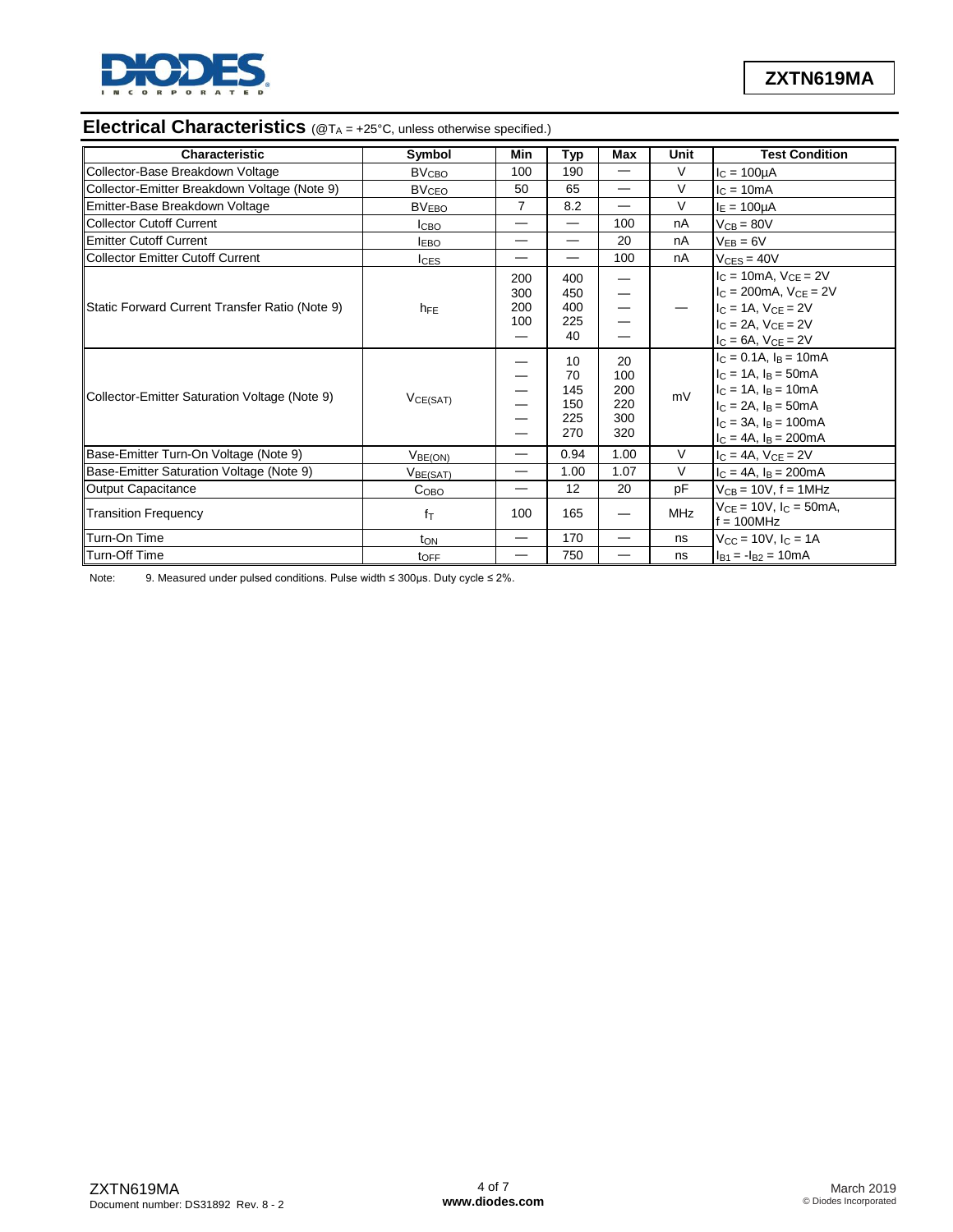

# **Typical Electrical Characteristics** (@T<sub>A</sub> = +25°C, unless otherwise specified.)

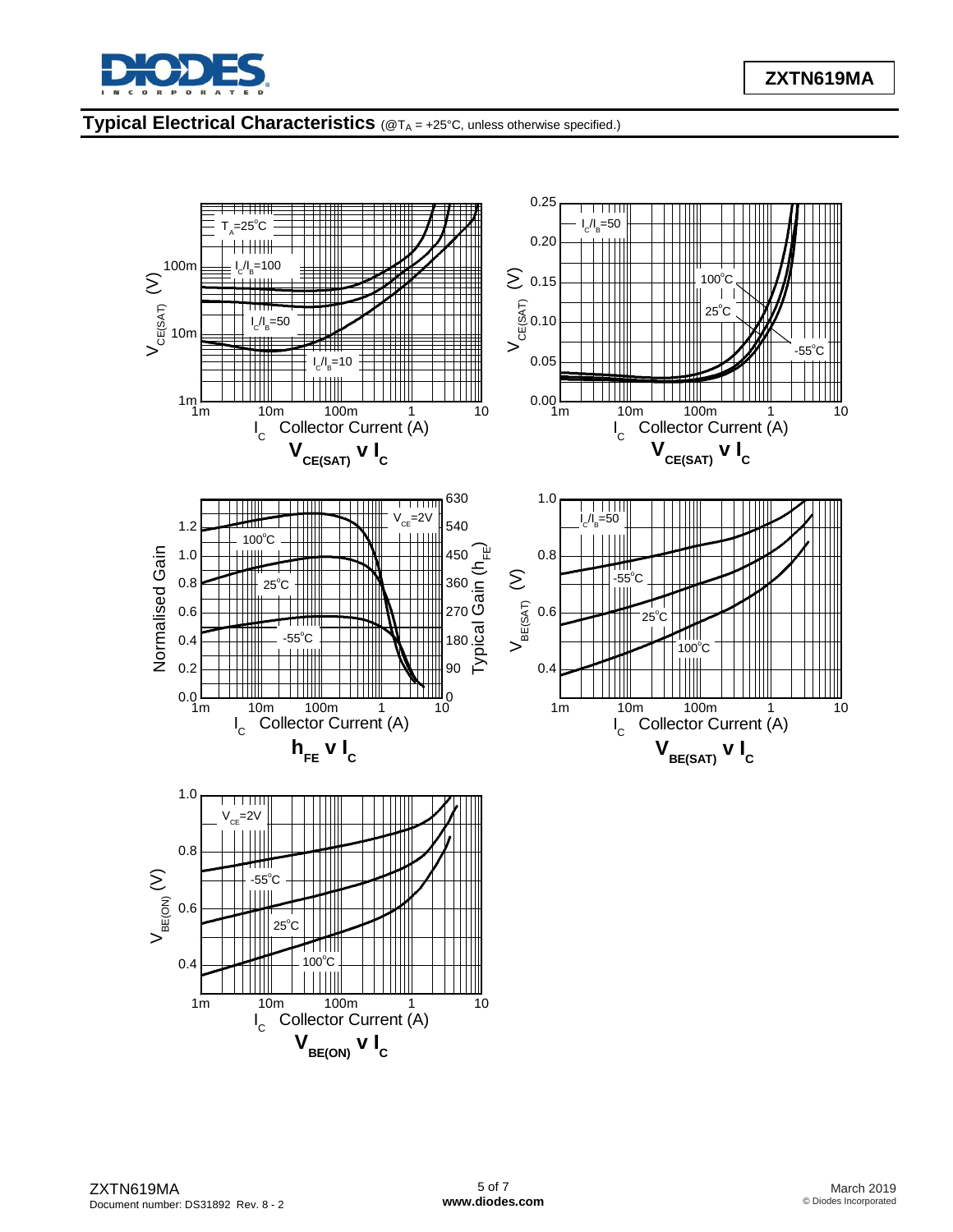

## **Package Outline Dimensions**

Please see <http://www.diodes.com/package-outlines.html> for the latest version.



| <b>U-DFN2020-3</b> |                      |       |       |  |  |  |
|--------------------|----------------------|-------|-------|--|--|--|
| (Type B)           |                      |       |       |  |  |  |
| Dim                | Min                  | Max   | Typ   |  |  |  |
| A                  | 0.57                 | 0.63  | 0.60  |  |  |  |
| A1                 | 0.00                 | 0.05  | 0.02  |  |  |  |
| A3                 |                      |       | 0.152 |  |  |  |
| b                  | 0.20                 | 0.30  | 0.25  |  |  |  |
| D                  | 1.950                | 2.075 | 2.00  |  |  |  |
| D <sub>2</sub>     | 1.22                 | 1.42  | 1.32  |  |  |  |
| D4                 | 0.56                 | 0.76  | 0.66  |  |  |  |
| Е                  | 1.950                | 2.075 | 2.00  |  |  |  |
| E <sub>2</sub>     | 0.79                 | 0.99  | 0.89  |  |  |  |
| E4                 | 0.48                 | 0.68  | 0.58  |  |  |  |
| е                  |                      |       | 0.65  |  |  |  |
| L                  | 0.25                 | 0.35  | 0.30  |  |  |  |
| z                  |                      |       | 0.225 |  |  |  |
|                    | All Dimensions in mm |       |       |  |  |  |

# **U-DFN2020-3 (Type B)**

# **Suggested Pad Layout**

Please see <http://www.diodes.com/package-outlines.html> for the latest version.



| <b>Dimensions</b> | Value<br>(in mm) |  |  |
|-------------------|------------------|--|--|
| C                 | 1.300            |  |  |
| G                 | 0.240            |  |  |
| x                 | 0.350            |  |  |
| X <sub>1</sub>    | 1.520            |  |  |
|                   | 0.500            |  |  |
| Υ1                | 0.470            |  |  |
| Υ2                | 1.090            |  |  |

#### **U-DFN2020-3 (Type B)**